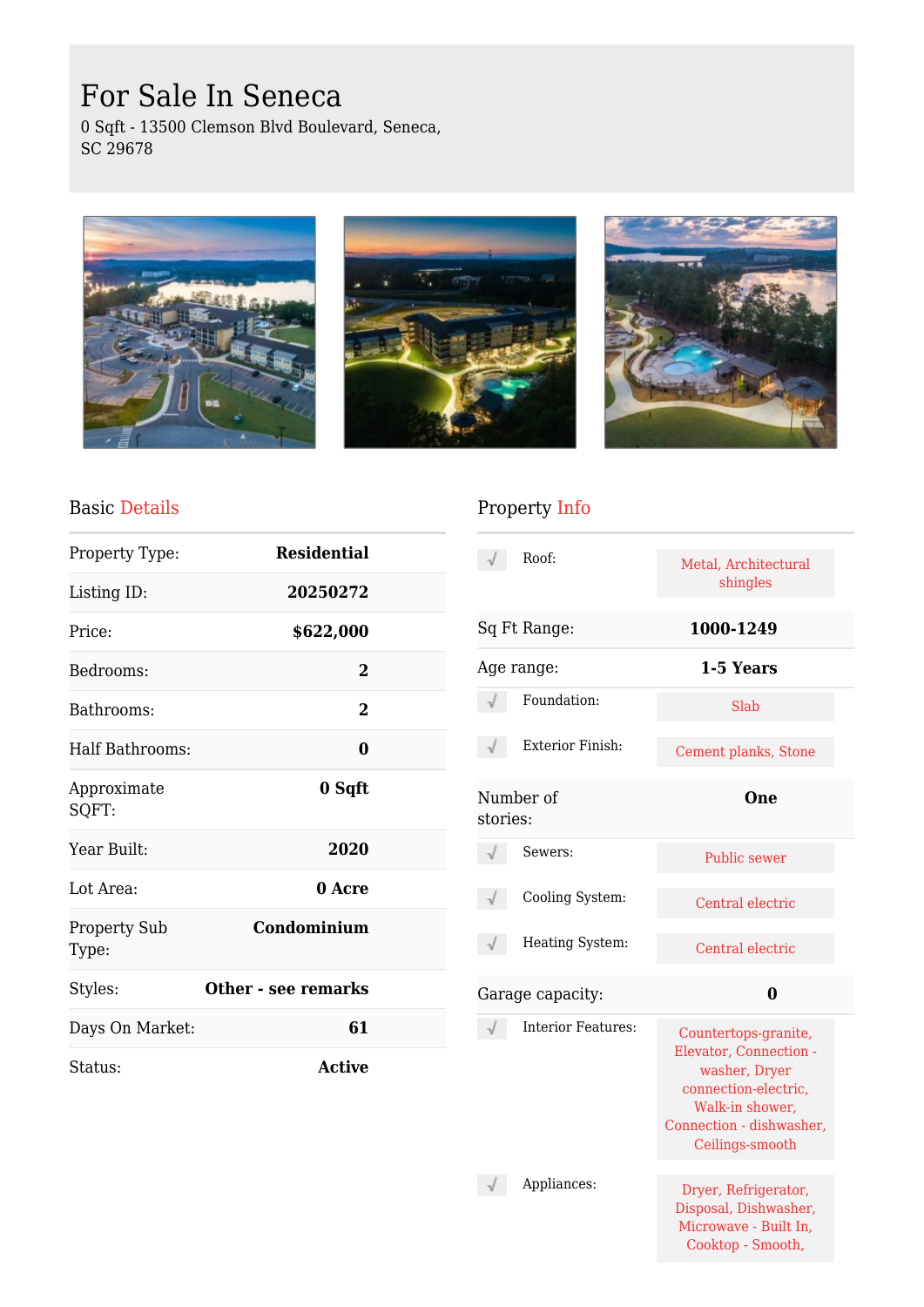|       |                           | Range/oven-electric                             |
|-------|---------------------------|-------------------------------------------------|
|       | Master Suite<br>Features: | Double sink                                     |
|       | Floors:                   | Carpet, Luxury Vinyl Tile                       |
|       | Basement:                 | No/not applicable                               |
|       | <b>Exterior Features:</b> | Hot tub/spa, Pool-in<br>ground, Balcony, Gazebo |
|       | Lakefront:                | <b>Yes</b>                                      |
| Lake: |                           | Hartwell                                        |
|       | Interior Lot<br>Features: | No slip                                         |

## Address Map

|              | <b>US</b>                         |
|--------------|-----------------------------------|
| State:       | <b>SC</b>                         |
| County:      | Oconee                            |
| City:        | <b>Seneca</b>                     |
| Subdivision: | Lakeside Lodge-<br><b>Clemson</b> |
| Zipcode:     | 29678                             |
| Longitude:   | E0° 0' 0"                         |
| Latitude:    | NO° 0' 0"                         |

### Financial

*-*

| Tax year:           |                                                                                                                                                                                                    |
|---------------------|----------------------------------------------------------------------------------------------------------------------------------------------------------------------------------------------------|
| Inside city limits: | No                                                                                                                                                                                                 |
| City taxes:         | \$0                                                                                                                                                                                                |
| Annual HOA<br>Fee:  | 6576                                                                                                                                                                                               |
| Hoa fee includes:   | <b>Street lights, Pest</b><br>control, Common<br>utilities, Pool, Security,<br>Exterior maintenance,<br>Lawn maintenance,<br>Sewer, Trash service,<br>Water, Insurance,<br><b>Termite Contract</b> |
| Short Sale:         | No                                                                                                                                                                                                 |
| Bank owned:         | No                                                                                                                                                                                                 |

#### Additional Info

| Community<br>amenities:                 | Fitness facilities, Pool,<br>Pets allowed |
|-----------------------------------------|-------------------------------------------|
| Basement.<br>Finished Sq Ft:            | 0 Sqft                                    |
| <b>Basement</b><br>Unfinished Sq<br>Ft: | 0 Sqft                                    |
| Elementary:                             | <b>Ravenel Elm</b>                        |